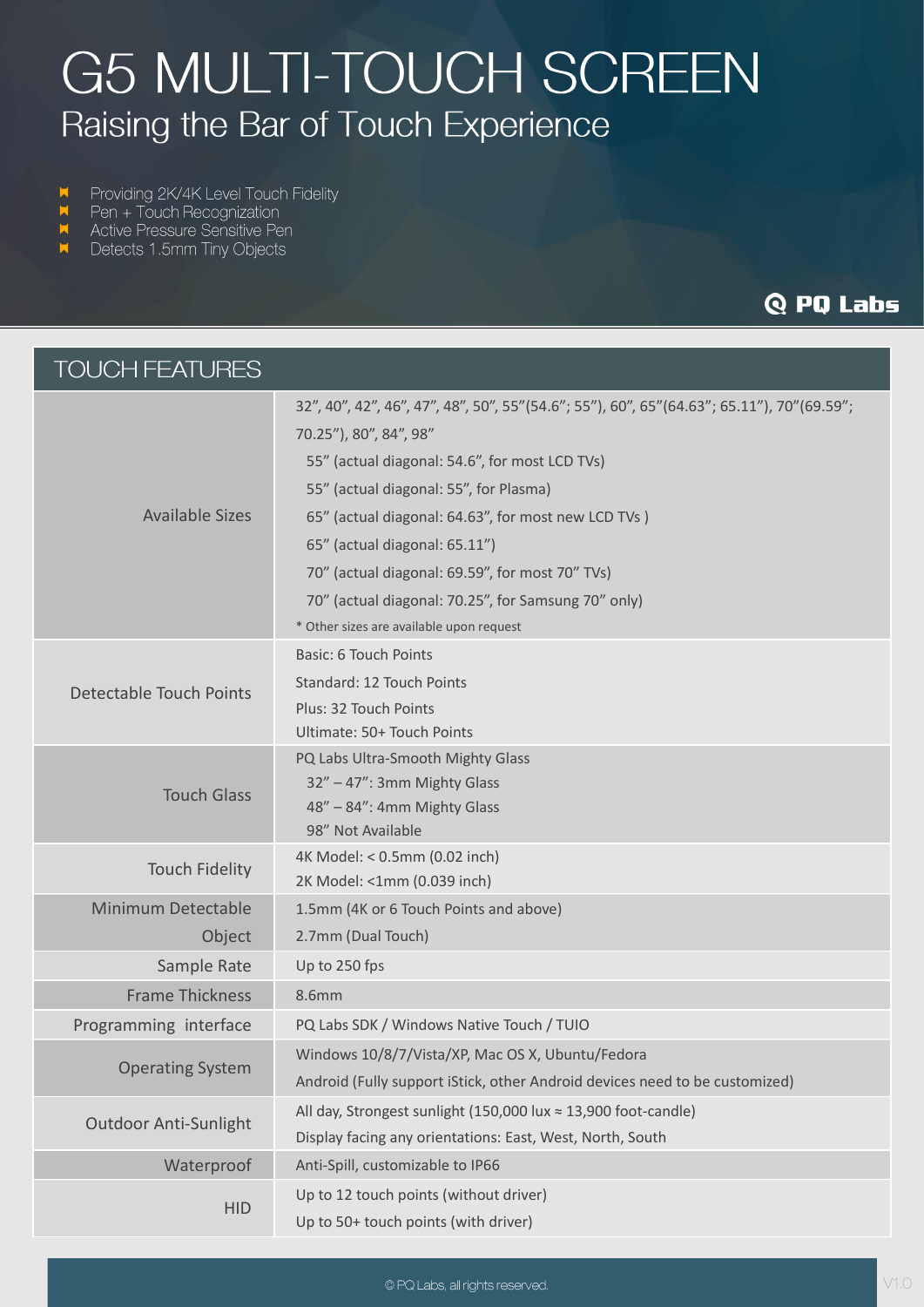# **Q PQ Labs**

#### OTHER TOUCH PARAMENTERS

| Power Supply                  | <b>USB Powered</b>                                                                                                               |
|-------------------------------|----------------------------------------------------------------------------------------------------------------------------------|
| Data Interface                | USB 2.0 (Full speed), Compatible with USB 3.0 / USB 1.1 port<br>USB A type receptacle                                            |
| <b>Touch Activation Force</b> | No pressure required                                                                                                             |
| <b>Touch Durability</b>       | Unlimited                                                                                                                        |
| Environment                   | Operating temperature: 0 °C to 55 °C<br>Storage temperature: -25 °C to 85 °C<br>Operating humidity:10% to 90% RH, non-condensing |
|                               | Storage humidity: 10% to 90% RH, non-condensing                                                                                  |

#### **ACTIVE PEN**

| <b>Pressure Sensitivity</b> | 2048 Levels                                                                                                                          |
|-----------------------------|--------------------------------------------------------------------------------------------------------------------------------------|
| Data Transmission           | Wireless, USB dongle receiver included                                                                                               |
| <b>Operation Range</b>      | 5m                                                                                                                                   |
| Power Supply                | 2 * AAA battery                                                                                                                      |
| <b>Typical Battery Life</b> | 3 months, about 300km writing length                                                                                                 |
| <b>Stylus Protocol</b>      | PQ Labs SDK / Microsoft. Ink                                                                                                         |
| <b>Operating System</b>     | Windows 7 or later                                                                                                                   |
| Software Environment        | PQ Labs Multi-Touch Platform                                                                                                         |
| <b>Screen Eraser</b>        | Shipped together with Active Pen<br>You can use a width / height $\geq$ 30mm object to instead of Eraser to remove screen<br>content |

| <b>PASSIVE PEN</b>      |                                          |
|-------------------------|------------------------------------------|
| Pen Tip Diameter        | 1.5 mm $-$ 6mm (0.06 inch $-$ 0.24 inch) |
| <b>Operating System</b> | Windows 7 or later                       |
| Software Environment    | PQ Labs Multi-Touch Platform             |
| <b>Stylus Protocol</b>  | PQ Labs SDK / Microsoft. Ink             |